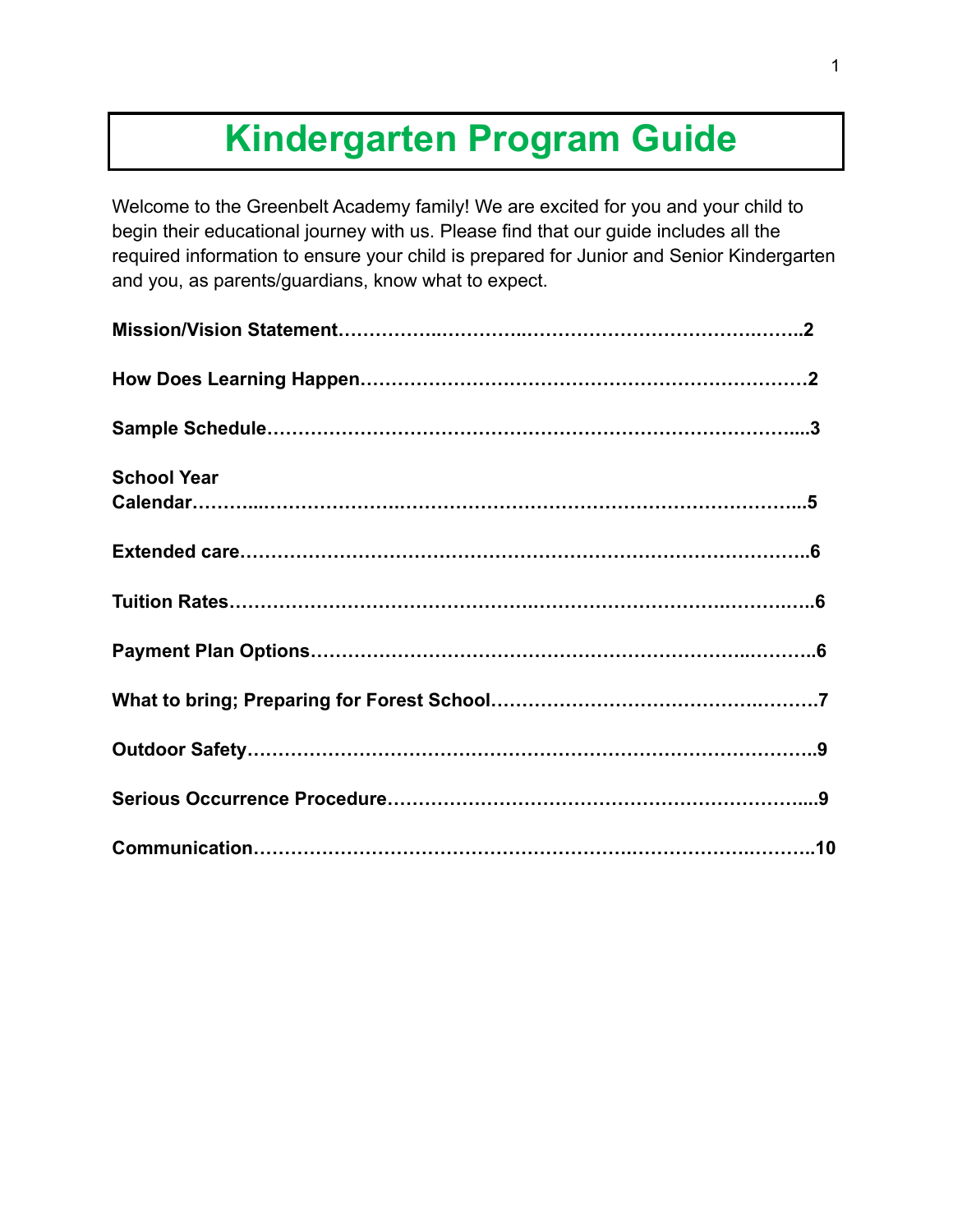# **Mission & Vision Statement**

### **Mission:**

Education rooted in nature to inspire in our students a deeper connection to the community around them.

### **Vision:**

Every child is given the opportunity to learn about their world through daily access to extended time in nature. Quality educators facilitate an emergent curriculum that reflects the needs of the whole child and meets the demands of the world in which we live.

# **How Does Learning Happen**

At Greenbelt Academy we strive to meet our vision through hands-on *experiential learning* opportunities that follow the interests of the child, by allowing the curriculum to be fluid and built through observation and real life happenings. Teacher-led workshops and small group demonstrations are a mix of Ontario Curriculum and Forest School pedagogy which offer new skills and address the needs of the *whole child* and realities of their community. We incorporate opportunities for *risky play* while in the forest and onsite, and offer multiple *unstructured play* sessions throughout the day. Our pedagogy places importance on developing *emotional intelligence* and we incorporate these skills into our lesson plans and responsive interactions with students. Through *nature immersion,* children develop *environmental literacy* which encourages them to grow to be humans who are authentically connected to the world around them and are more likely to care for and advocate for the future of our planet and their communities. Through our program, your child will be prepared with a solid foundation to support them down whatever path their education takes them.

Kindergarten Program- JK/SK (3.8 years *up to* 6 years). Our two year nature-based full-time (M-F) and part-time (M-T) Kindergarten Program offers an enriched learning experience during the most formidable years of a child's life. *Your child must be 4 years old by December 31st, 2022 to participate for the 2022/2023 school year.*

> *Look deep into nature, and then you will understand everything better. - Albert Einstein*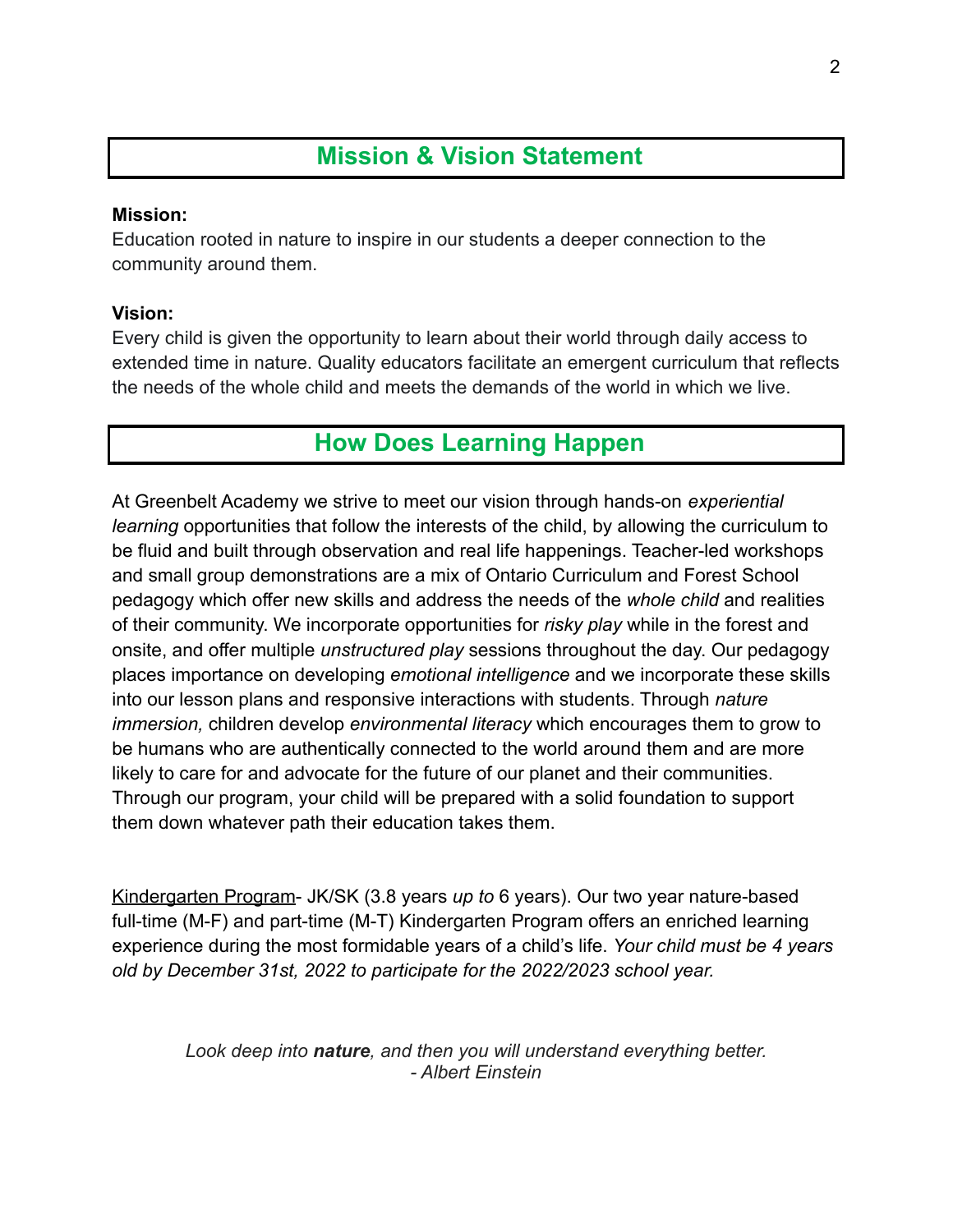Our innovative teachers are registered Early Childhood Educators, Certified Ontario Teachers, Environmental Educators, Forest School Practitioners, or qualified in their field. We are dedicated to delivering high quality experiences through the application of Forest School and Ontario Curriculum. This offers a balanced learning approach through a mix of hands-on teacher led and child directed opportunities.

Our days vary throughout the week with two afternoons (Mon/Wed) and one full day (Fri) immersed in Nature. During our time in the Forest, teacher directed science workshops are offered, which are guided by place based learning. Free play is an important aspect of our program and children are given time each day to explore and engage freely (in the Forest and at our home base). Throughout the week, teacher one-on-ones and mini-workshops including music & drama, foreign languages, geography, history, health & wellness, art and S.T.E.A.M are offered. We regularly have experts from our community join us to share their skills and inspire us with new experiences. We value being connected to our community and encourage parent participation and volunteers to join us in our programs *(please note that considerations for volunteers are guided by public health while COVID restrictions are in place).*

Please see a sample of our daily schedule below:

|             | <b>Monday</b>                            | <b>Tuesday</b>                       | Wednesday                            | <b>Thursday</b>                      | <b>Friday</b>                                                        |
|-------------|------------------------------------------|--------------------------------------|--------------------------------------|--------------------------------------|----------------------------------------------------------------------|
| 8:45-9:15   | <b>Outdoor</b><br>free play              | <b>Outdoor</b><br>free play          | <b>Outdoor</b><br>free play          | <b>Outdoor</b><br>free play          | <b>Outdoor</b><br>free play                                          |
| $9:15-9:30$ | <b>Morning</b><br>meeting                | <b>French</b>                        | <b>Morning</b><br>meeting            | <b>French</b>                        | <b>Free-flow</b><br>snack                                            |
| 9:30-10:00  | Snack(free<br>flow) $8$<br>free play     | Snack(free<br>flow) $8$<br>free play | Snack(free<br>flow) $8$<br>free play | Snack(free<br>flow) $8$<br>free play | <b>Forest</b><br><b>Workshop</b><br>and<br>skill-based<br>activities |
| 10:00-11:30 | <b>Curriculum</b><br>workshops           | <b>Curriculum</b><br>workshops       | <b>Curriculum</b><br>workshops       | <b>Curriculum</b><br>workshops       |                                                                      |
| 11:30-12:15 | Lunch                                    | Lunch                                | Lunch                                | Lunch                                | Lunch                                                                |
| 12:15-1:00  | <b>Forest</b><br>Workshop &<br>Free play | <b>Well-being</b>                    | <b>Forest</b><br>Workshop &          | <b>Well-being</b>                    | Group<br><b>Games</b>                                                |
| $1:00-1:30$ |                                          | Free play                            | Free play                            | Free play                            | <b>STEAM</b><br><b>Activity</b><br>&                                 |

### **Greenbelt Academy and Early Learning Centre Daily Schedule- School-Aged - 2022/2023- SAMPLE**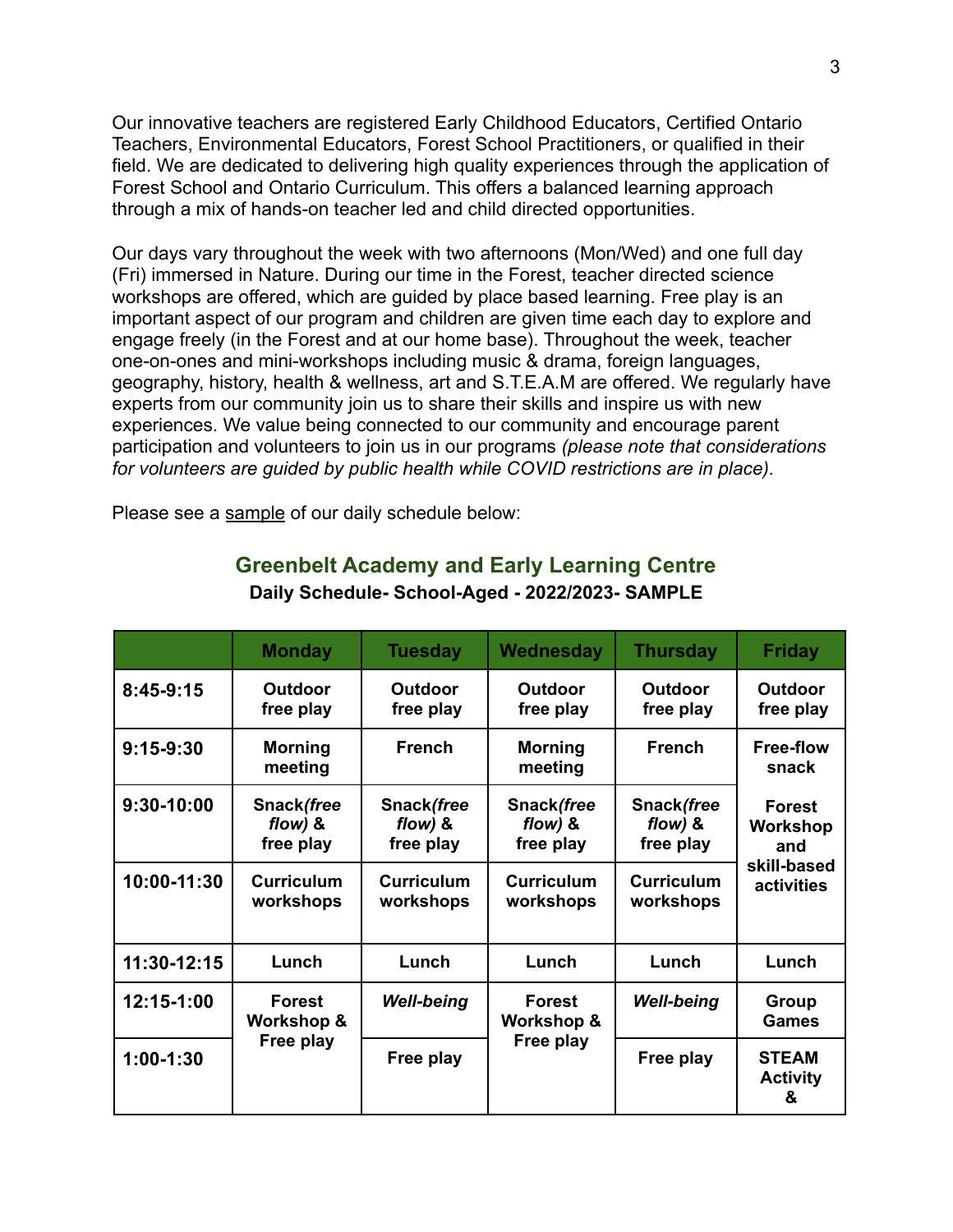| $1:30-3:00$   |                                | Art                           |                                | <b>Music</b>                  | Free play                      |
|---------------|--------------------------------|-------------------------------|--------------------------------|-------------------------------|--------------------------------|
| $3:00 - 3:30$ | <b>Transition to</b><br>school | Share circle,<br>story time & | <b>Transition to</b><br>school | Share circle,<br>story time & | <b>Transition</b><br>to school |
| $3:30 - 4:00$ | Snack &<br>story time          | snack                         | Snack &<br>story time          | snack                         | Snack &<br>story time          |
| 4:00-4:15     | Pick up                        | Pick up                       | Pick up                        | Pick up                       | Pick up                        |

*Please note: During the colder months, we eat our snacks and lunch indoors, unless weather permits us to eat outdoors. Many of our curriculum and rotary classes are also moved indoors, while it is too cold to offer the activities outside comfortably. Our standard is to spend a minimum 3 hours outdoors daily, weather permitting.*

**Morning Meeting-** We meet to greet the day. Date, weather, daily schedule, and other relevant information are shared. We also like to share a story and sing a song to finish our group gatherings.

**Curriculum Workshops**- These are small group Math & Language workshops that take place indoor and outdoors, weather dependent. Children will be called in small groups to participate in Ontario Curriculum focused activities. Our workshops are hands-on and nature-based.

**Forest Workshops** (Mon/Wed)- These small group Forest Sessions take place outdoors. The curriculum is influenced by the principals of Forest School as stated in the Forest School Canada's Guide- A Hands, Head, and Heart Approach to Learning. We also source other important guides such as Coyote's Guide to Connecting with Nature to inspire our curriculum. These workshops offer students real life, nature-based skills, that create a foundation of environmental literacy and empathy for the world around them.

**Well-being** (Tues/Thurs)- These classes are run in whole group outdoor sessions. Whole body well-being topics and activities are offered.

**Art**- These teacher directed art sessions offer students new art skills and the use of different art mediums as they progress through the semester.

**Music**- These teacher directed, small group music classes offer students skills in line with Ontario Curriculum standards, through fun and hands-on sessions.

**Outdoor free play**- During free play, students have the opportunity to build on skills developed during our rotary and curriculum classes while using a variety of resources and loose parts in our enriched outdoor play space. These areas include: our Mud Kitchen, Art Centre, Cozy Area, Math & Language stations, Gross Motor areas, and building area.

We offer small class ratios (1:10) which allows us to not only apply the Ontario Curriculum, but connect our learning to the world around us in an authentic way. What makes our program exemplary is our fluid approach to curriculum which allows us to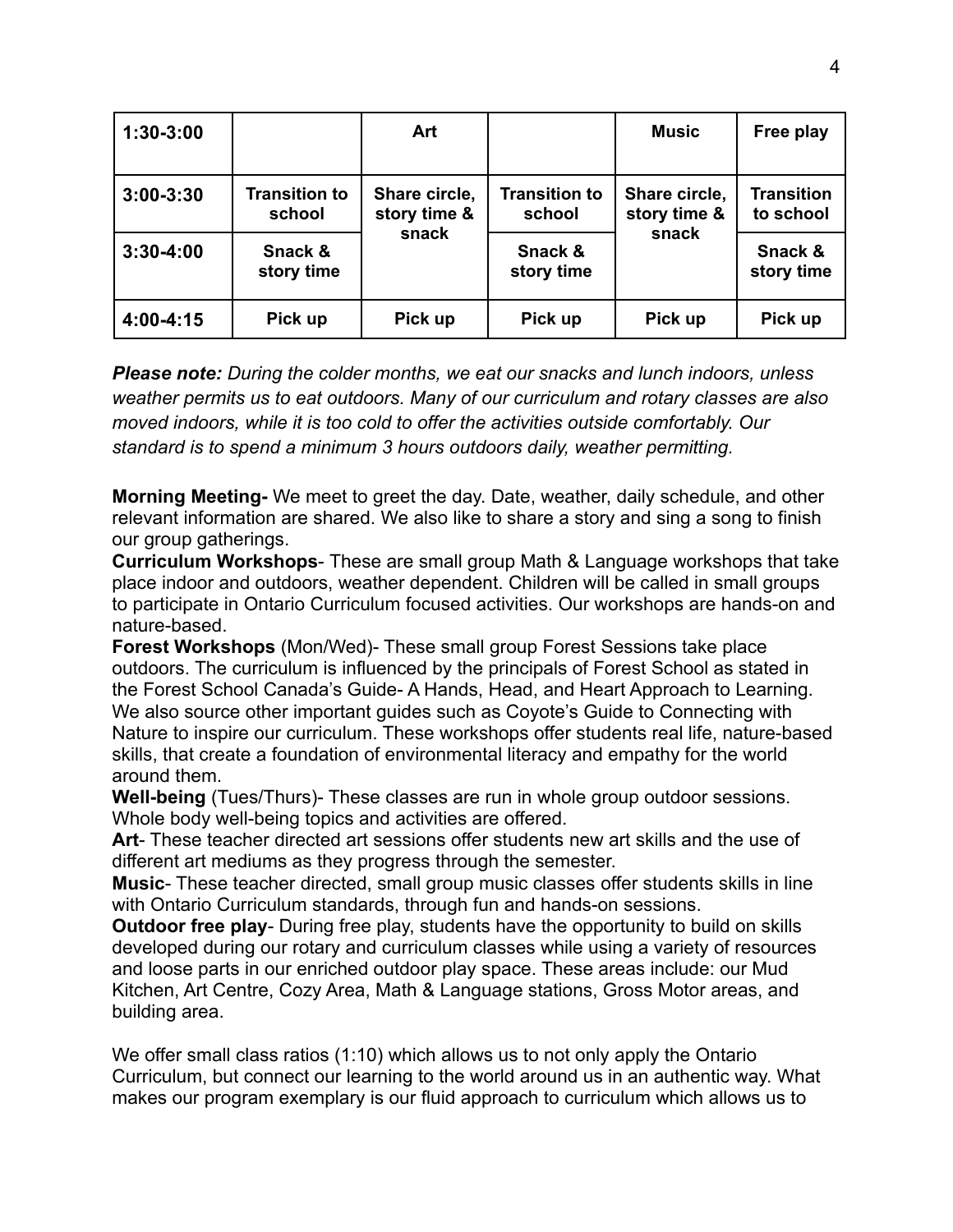tailor our weekly focus in line with the child's interest, real life happenings, and development level. We offer self-directed outdoor play opportunities that encourage positive social competence and emotional intelligence, problem solving and executive functioning skills, as well as autonomy. Our Teacher directed sessions follow curriculum expectations and offer preparedness for deeper exploration in their surroundings.

A minimum of 3 hours per day is spent outside, unless dangerous weather prevents us. This integration with nature allows children to build resilience and self preservation as they navigate how to keep themselves comfortable and safe in the changing environment. Our indoor classrooms are set up to utilize and encourage the use of natural materials and tools for investigation (microscopes, computers), and to bring the outside indoors through intentional provocations that build on their current skills.

Our day begins at 9:00am and ends at 4:00pm. Before and after-school care is available.

### **School Year Calendar**

**Fall term**- September 6th, 2021 to December 23rd, 2021 **Winter term**- January 9th, 2022 to March 10th, 2022 **Spring term**- March 20th, 2022 to June 23, 2022

### **Holidays:**

- *● October 10th(Thanksgiving), school closed*
- *● Dec 26-Jan 6th (Winter break), school closed. These dates are subject to change depending on the schedule of local school boards.*
- *● Feb 20th (family day), school closed*
- *● March 13-17th (March break), school closed*
- *● April 7 th (Good Friday), school closed*
- *● April 10th (Easter Monday), school closed*
- *● May 22th (Victoria Day), school closed*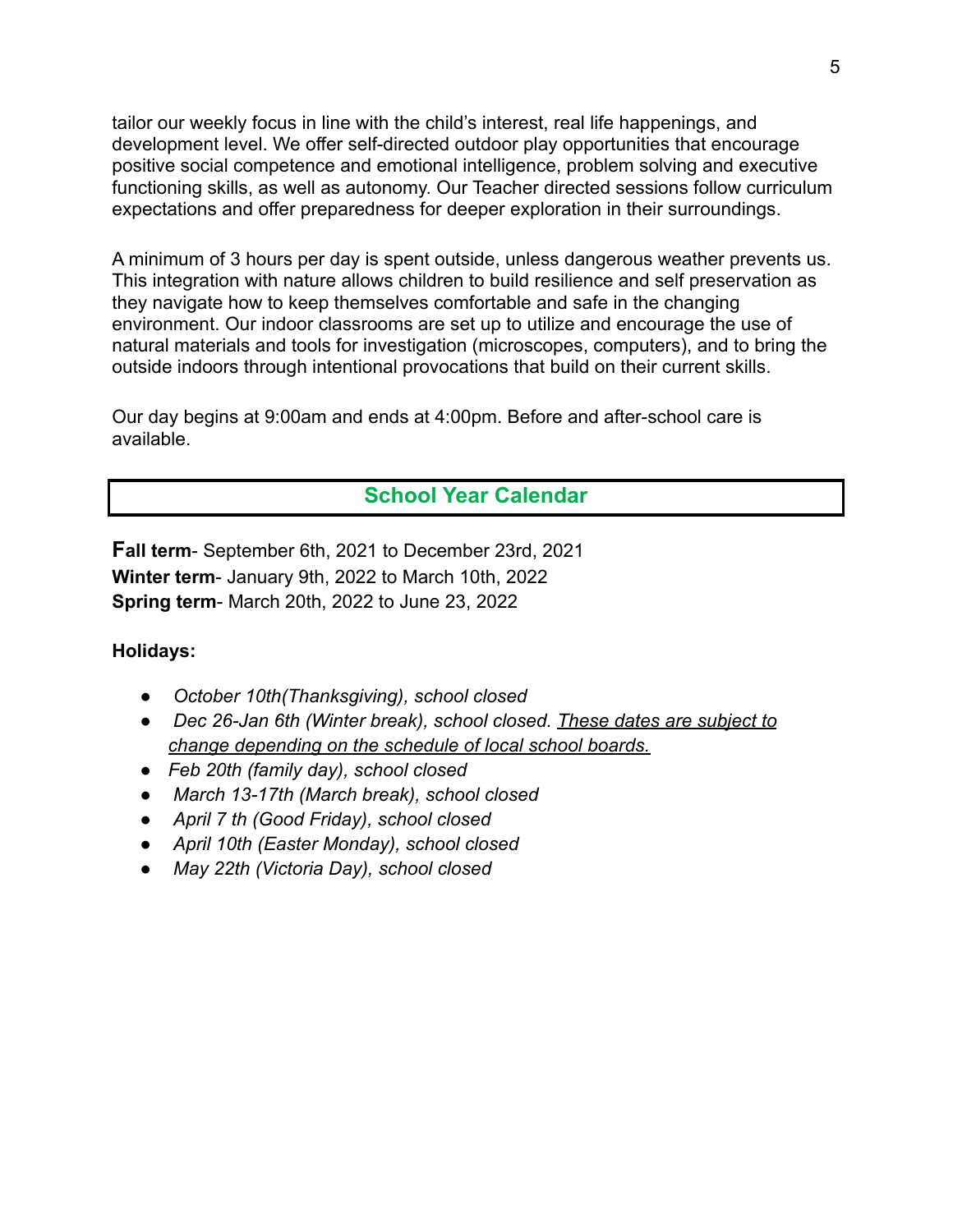### **Extended Care**

- Our Full-day program runs from **9:00am** to **4:00pm**.
- Before care is available starting at **8:00am** and our after care is available until **5:00pm**. Please register at the beginning of the year if you will consistently need extended care. The fees will automatically be applied to your monthly invoices. No refunds will be granted for missed days. Refunds will not be applied retroactively if extended care is canceled for the remainder of the year.

Before care(registered)- \$7/ day After care (registered)- \$7/day

Drop in before care- \$12/day Drop in after care- \$12/day

### **Drop In /Late Pick Up Fees**

If you have not registered for before/after care at the beginning of the year, and drop off before 8:45 and/or pick up after 4:15 without 24 hours notice, you may be charged for the drop in fee on the subsequent month's invoice.

## **2022/2023 Tuition Rates**

Full-time- \$1180/month Part-time(4 days/wk)- \$944/month

We are happy to offer a 10% sibling discount on all of our programs.

*A deposit of \$300.00 is required to secure your spot in our program. The amount of the deposit will be credited on your last invoice with Greenbelt Academy.*

# **Payment Plan Options**

*Monthly plan*- Payment for the upcoming month is due on the 1<sup>st</sup> of each month. Your monthly statement will be calculated based on the average number of days attended per month - this means your monthly statement will be the same every month.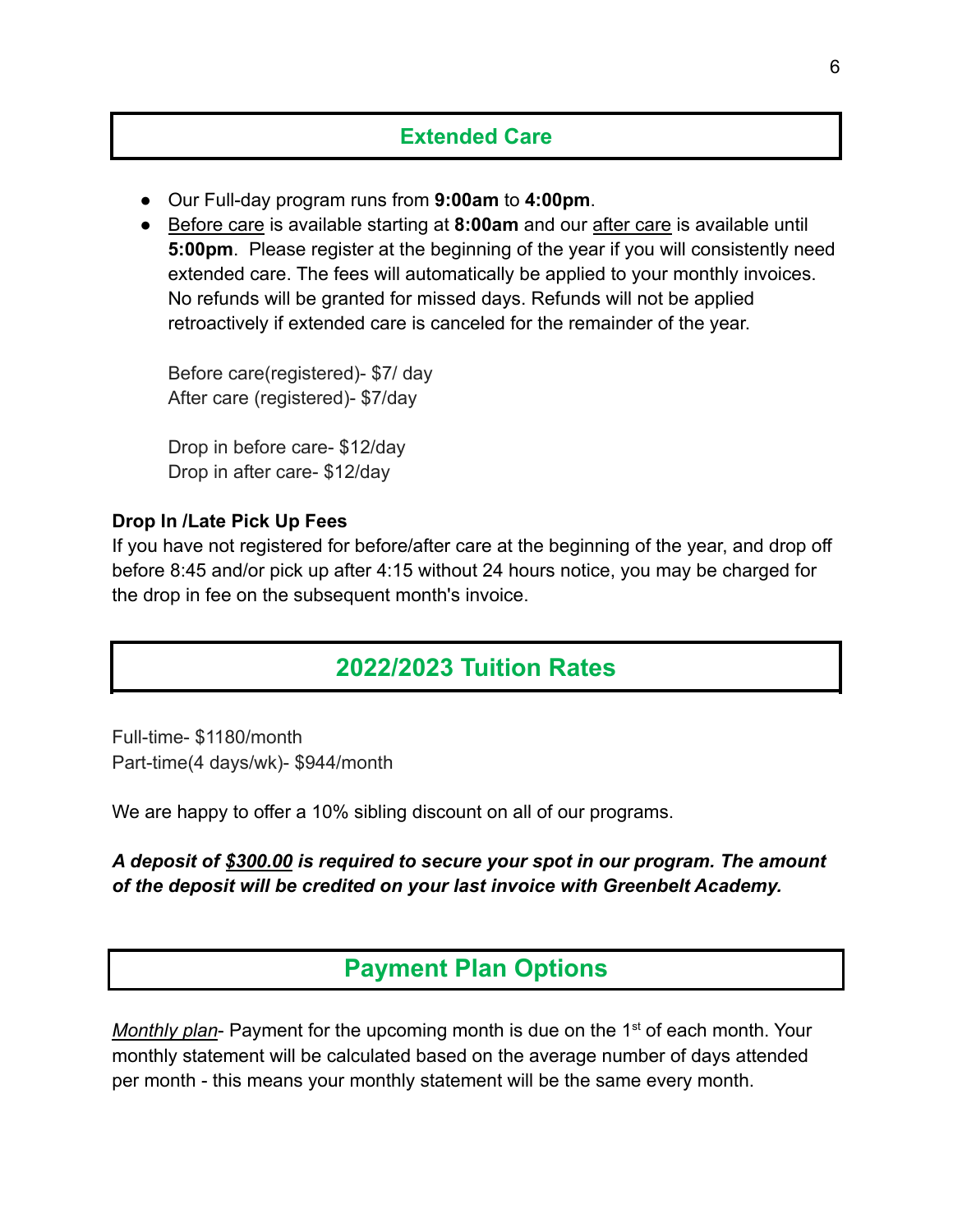*Yearly plan -* Payment for the entire upcoming school year is due on September 6, 2021.

| Program                   | <b>Monthly</b> | Yearly   |  |
|---------------------------|----------------|----------|--|
|                           |                |          |  |
| <b>Full-time</b>          | \$1,180        | \$11,800 |  |
| Part-time:<br>(Mon-Thurs) | \$944          | \$9,440  |  |

# **What to Bring to Nature School**

Children should be ready, upon arrival each day, for outdoor time. We are a rain or shine program and operate on the belief that *there is no such thing as bad weather, only bad clothing*. During inclement weather, we take all precautions to ensure the safety and comfort of our students, which means that we will run our nature based program inside when necessary. Please ensure that students have appropriate dress for the weather and please send extra clothing. Please take a look at our checklist below to ensure your child is prepared:

# **Program Item Checklist- Daily**

| Indoor shoes                                                         |
|----------------------------------------------------------------------|
| Water bottle                                                         |
| Lunch and two snacks- Please make these litterless if possible.      |
| Sunscreen/insect repellent (Fall & Spring)                           |
| Spare change of clothes (pants/shirt/socks/underwear) **Labeled**    |
| Outdoor hat (Fall/Spring)                                            |
| Rain boots or snow boots- We recommend that all items be waterproof. |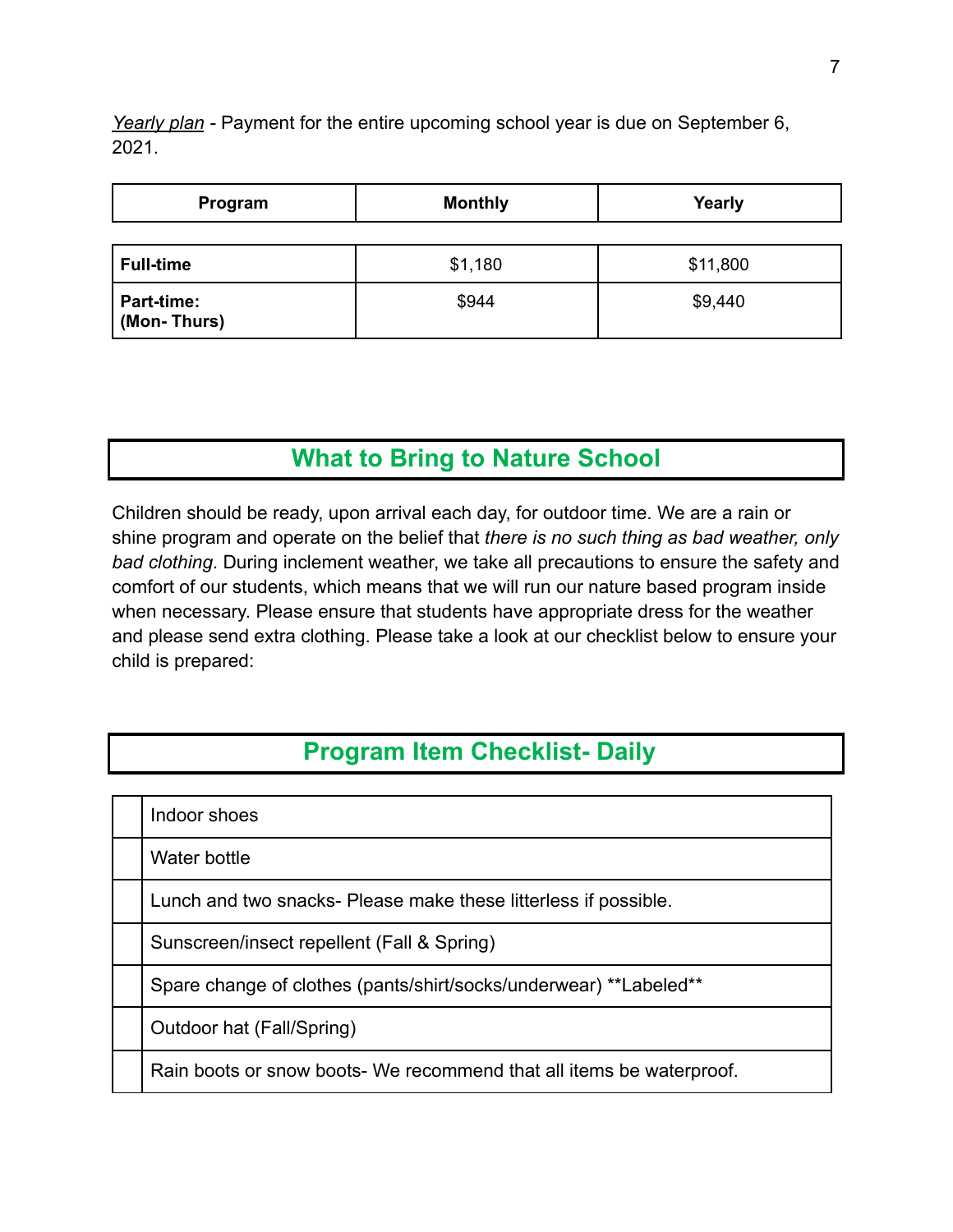Waterproof rain jacket or Winter jacket

Waterproof rain pants or snow pants

Winter accessories (waterproof gloves, warm hat, neck warmer,) - We recommend that you provide an extra pair of waterproof gloves and an extra winter hat. Please see tips for dressing below.

## **Please label ALL of your children's items. Children may store extra clothing at the school. Wet/soiled clothing will be sent home in your child's backpack.**

**Please check daily to ensure that extra items are replaced.**

### **Tips for dressing your child appropriately for the Winter weather:**

For cold weather please consider the following factors when dressing for school: 1) Insulation: Natural fabrics such as wool or silk work well as an inner layer, as does fleece. Polyester pajamas are another good option. The key for this layer is to wick moisture away from the skin and insulate it with a breathable layer. 2) Middle Layer: This is another insulation layer that creates 'dead-air space' between skin and the elements. This airspace helps in keeping warm. Wool sweaters (Merino wool is exceptionally warm and soft on sensitive skin) and fleece tend to work well. 3) Outer Shell: This layer should be waterproof and windproof, as well as breathable.

### **A note to parents/caregivers:**

It's not necessary to invest in expensive brand names to keep your child warm. Thrift stores are great places to look for children's wool clothing at cheaper prices. If you are looking for a regular store to purchase outdoor clothing, Mountain Equipment Coop (MEC) has excellent children's outdoor wear for all seasons.

In terms of boots, we recommend purchasing boots that are one size larger than your child's foot. Again, this creates dead-air space to assist in insulation. Socks help to wick moisture away from the skin, (please note: cotton tends to sweat and doesn't do a great job at wicking moisture). The best foot insulator would be two pairs of wool socks with waterproof boots that have wiggle room.

For warmer weather we ask that your child has a light cotton/silk/hemp long sleeve shirt on for the day. Children are encouraged to wear a hat at all times. Children will be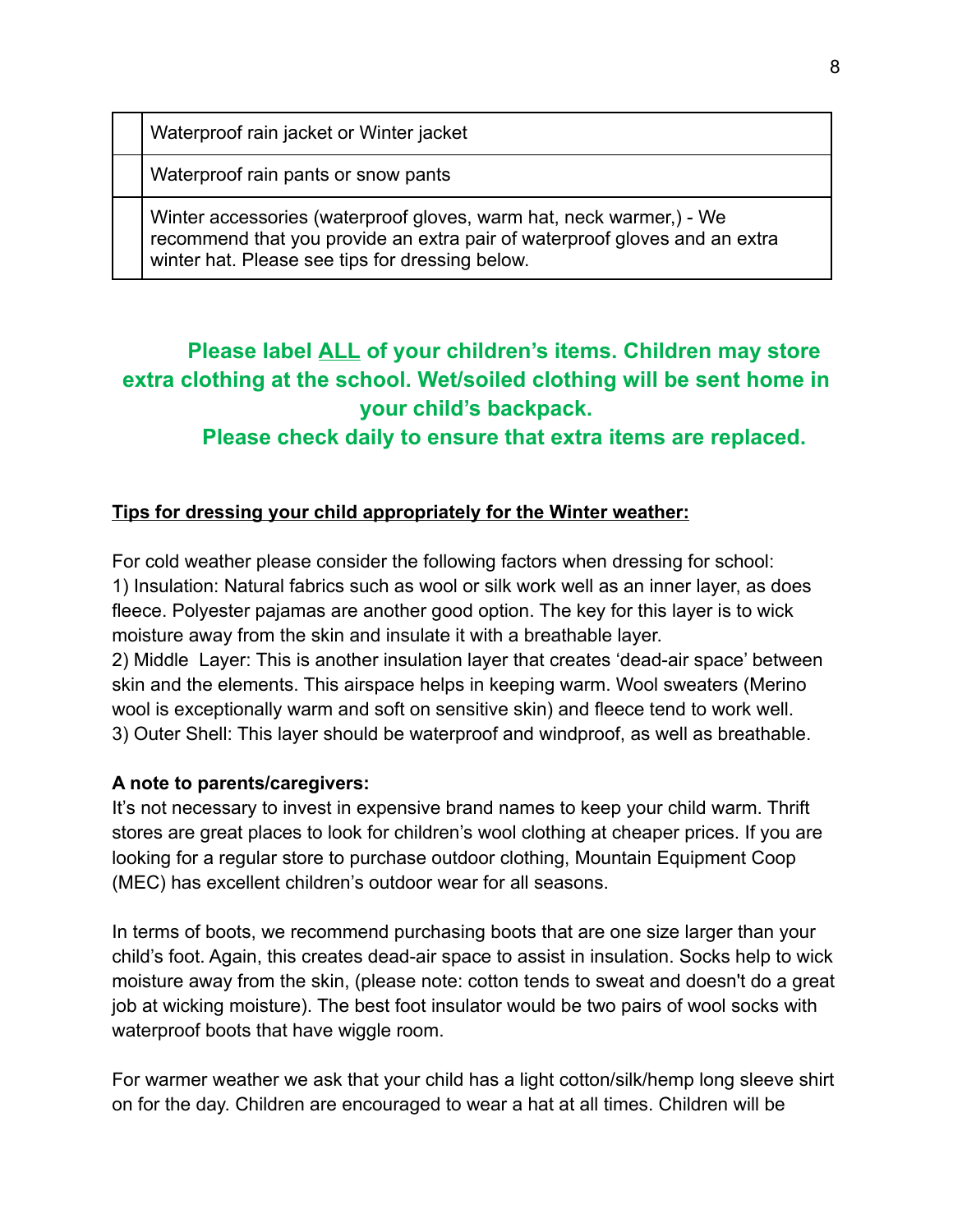encouraged to stay hydrated for both cold and warm weather as this will assist in regulating body temperatures.

# **Outdoor Safety**

Teachers and volunteers are provided with and adhere to strict safety training, policies and procedures. These measures create an environment and culture that takes safety seriously and uses a proactive approach to Risk Management. Students and teachers actively play a role in personal and group safety.

Our safety principles include:

- Constantly assess risk as conditions change (dynamic risk assessment).
- Set up a safe space with boundaries and safety guidelines reviewed each day.
- Observe the children's interactions with each other and with nature and guide them as needed.
- Spot the children during more challenging physical activity.
- Guide the children to skills level appropriate activities when required.
- Head counts will be carried out every 10 minutes and before and after transitions to different sites.

• Two way communication will be maintained by teachers and supervisory staff by way of two way radios and cell phones at all times.

• In depth forest and site safety checks completed seasonally.

• Daily forest and site safety checks completed before participants enter onsite or offsite environments.

• Weather and environmental safety including- teaching students about hydration, application of sunscreen and insect repellent, changing of wet clothes, as well as noticing the changes in the weather and how to stay safe.

• Educating students on safe water ways practices; such as safety equipment needed, and guidelines for safe water way play.

If at any time we feel that the children's play is becoming dangerous, we will redirect the children and discuss how we can change our play to keep ourselves safe.

If your child gets a bump, scratch, or a bruise, we will provide necessary first aid and let you know at the end of the session.

# **Accident/ Serious Occurrence Procedure**

Any injury to a child which occurs while participating in school services, this could include, but not be limited to the following:

• unconsciousness